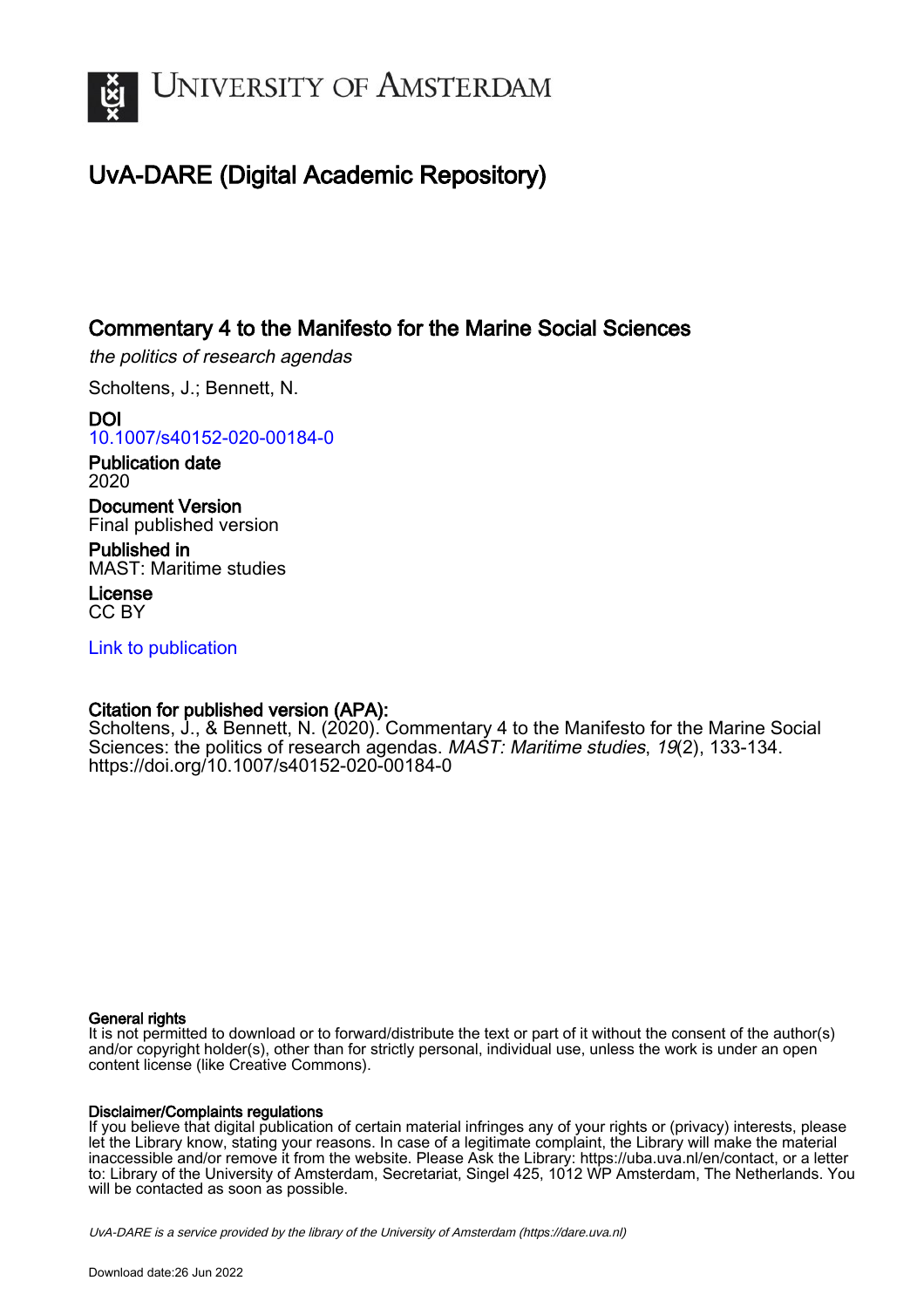#### **COMMENTARY**



# Commentary 4 to the Manifesto for the Marine Social Sciences: the politics of research agendas

Joeri Scholtens<sup>1</sup> . Nathan Bennett<sup>2</sup>

C The Author(s) 2020 Published online: 3 July 2020

Researchers often formulate and propose research agendas, aiming to draw attention of fellow academics, funders, and other stakeholders to research topics and questions that they deem important. Since such agendas aim to coax students, researchers, and funders to prioritize attention for certain phenomena over others, they essentially constitute battles for attention, time, and funding. Thus, they should not be seen as merely technical exercises but rather as covert or overt efforts to influence the knowledge commons as well as the process of political prioritization. This comment aims to put the present "Manifesto for the Marine Social Sciences" in the context of a wealth of agendas that have been proposed over the past two decades.

A first category of such research agendas focuses on subfields of the marine realm resulting in the identification of research gaps and priorities. Examples include agendas for fisheries (Symes [2006;](#page-2-0) Urquhart et al. [2011](#page-2-0)), marine protected areas (Charles and Wilson [2009](#page-2-0); Christie et al. [2003\)](#page-2-0), large-scale marine protected areas (Gruby et al. [2016](#page-2-0)), ocean energy (Wright et al. [2016](#page-2-0)), marine renewable energy (Kerr et al. [2014](#page-2-0)), the blue economy (McKinley et al. [2018\)](#page-2-0), and ocean plastics (Mendenhall [2018\)](#page-2-0). Others have been more generic, listing key topics and priorities for future research across all marine and coastal policy realms (Rees et al. [2013](#page-2-0)), or identifying the contributions that the social sciences can make to guide the governance of peopled seas (Bennett [2019\)](#page-2-0). These efforts tend to be presented as fairly apolitical, emphasizing the importance of

 $\boxtimes$  Joeri Scholtens [j.scholtens@uva.nl](mailto:j.scholtens@uva.nl)

> Nathan Bennett nathan.bennett@ubc.ca

addressing the "human dimensions," without radically confronting a status quo. They seek to influence or improve current research and policy, but do not question the system at large. One might view these as "reformist" research agendas.

Then, there are those agendas that call upon using social science to take a stance with regard to achieving more controversial ends—such as more socially equitable, environmentally just, culturally appropriate, or politically inclusive ocean governance or marine conservation. These tend to be more poignant, punchy and political, more critical, and confrontational about what is wrong with current practices, less shy about pointing fingers towards adversaries and more explicit in their attempts to reorient the focus of marine scientists. For example, Bavinck et al. ([2018](#page-2-0)) call upon marine social scientists to look into the empirical reality of fisheries as a domain of struggle, instead of just a domain of management; Bennett [\(2018\)](#page-2-0) issues a call to action for researchers, policymakers, practitioners, and funders to pay more explicit attention to social justice issues; Poe et al. ([2014](#page-2-0)) urge that ignoring cultural considerations risks producing unaccounted negative social impacts for communities; and Winder and Le Heron ([2017](#page-2-0)) encourage an informed and critical engagement with the blue economy. These "activist" research agendas call for a more engaged science that better represents marginal voices, interests, and viewpoints in ocean governance.

The present Manifesto arguably holds the middle ground between both categories. Significant is the very framing of the research agenda in terms of a Manifesto by and for a collective of social scientists, thus implicitly recognizing its inherent political character. While it does not quite identify a specter or call upon scientists to mobilize for radical change, it clearly follows from a discontent with the current praxis and priorities of marine policy and science. It goes beyond merely dictating what research gaps social scientists should study, to also call for a transformation in terms of how they practice their research, whom they should listen to and engage with, and how they should advocate for change. Many of the Manifesto's points express concern with injustice and

<sup>1</sup> Amsterdam Institute for Social Science Research, University of Amsterdam, Amsterdam, The Netherlands

<sup>&</sup>lt;sup>2</sup> Institute for the Oceans and Fisheries, University of British Columbia, Vancouver, Canada